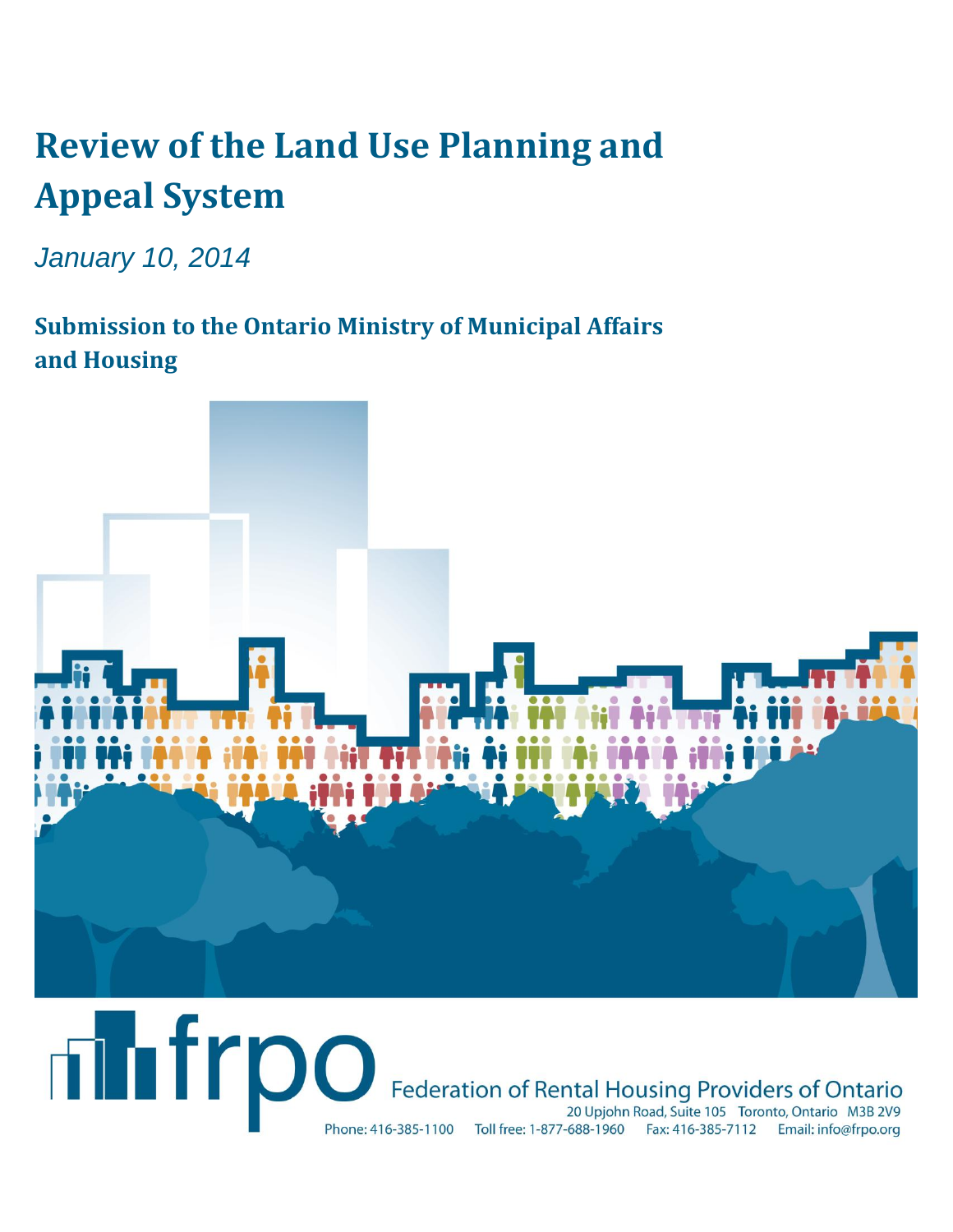## **Introduction**

The Federation of Rental-Housing Providers of Ontario (FRPO) is the province's leading advocate for quality rental housing. We represent multi-residential housing providers who supply and manage homes for over 350,000 households in Ontario.

We are supportive of a land use planning process that removes barriers to the supply of housing. To accomplish the objective of ensuring residential development can meet the needs of the population, the land use planning and appeals process must support the supply of all types of housing at all ranges of prices.

The province must provide clear direction to municipalities to ensure an adequate supply of land be available for development. This means expanding the available land supply, removing restrictive zoning, and eliminating the damaging effects of localized community opposition as early as possible in the planning process.

## **Summary of Recommendations**

In order to encourage investment in quality housing, FRPO is suggesting the following:

1) Ensuring the land use approval process is used to provide more supply to the market rather than restrict it.

2) Keeping a wholesome, provincial view of development to ensure that all communities' needs are met.

3) Creating more transparency through the development system by modernizing the appeals process and providing education to the general public on the complexity of land development.

4) Creating a land use planning system emphasizing a 'live-work' lifestyle that decreases commute times and increases quality of life.

5) Introducing a fair and transparent development charge system, with greater municipal government accountability, to help developers bring to new supply to the market.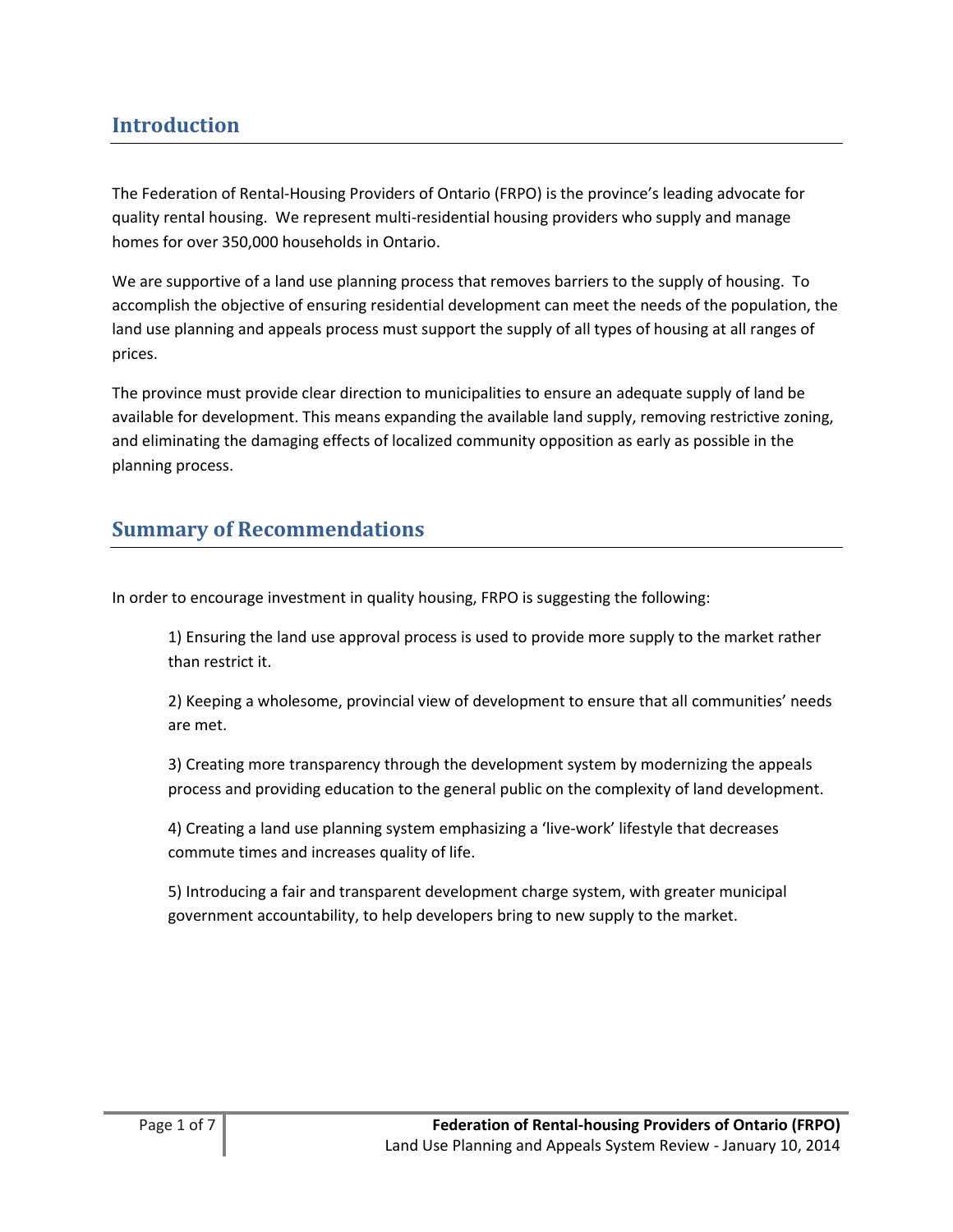### **Consultation Theme A: Achieve more predictability transparency and accountability in the planning / appeal process and reduce costs**

*Rental housing industry position: The land use approvals and appeals system should be used to plan housing development, not to create barriers to new housing for Ontarians.*

The land development approval process has become increasingly complex and burdensome. This leads to two consequences: less housing and higher prices. Municipalities that imposed policies that prevent development on suburban green-field sites results in fewer housing options. This cuts off the supply chain and drives up housing prices within cities. While development of residential housing to meet population demands should be planned, it should not be restricted.

The Ontario government should ensure the land use planning and appeals process enables intensification across the province. There are opportunities for the government to support intensification through up-to-date zoning policies that conform to provincial planning policy. Adequate transportation investments, and ensuring that the Ontario Municipal Board (OMB) upholds existing policies and plans against local government resistance, can also help encourage the development of housing that meets provincial goals for intensified land use.

#### **Community Wide Planning**

With the increase in tactical social media, localized community NIMBYism (Not In My Backyard) has caught the interest of the media in recent years. Broad-based community consultation for planning proposals can often be overwhelmed by small groups of vocal opponents. More often, there is strong local opposition to housing developments that would benefit vulnerable residents including those with mental illness, drug addiction and physical disabilities. Activists concentrating on their own local issues fail to take a full scope of the community needs – be that economic or social goals.

Furthermore, opposition and delays by small, vocal groups imposes real costs to developers including holding costs on the land, long legal battles or postponed construction which harms future homebuyers and tenants. These issues result in increased costs for the developer which is then passed on to the consumer.

An independent and effective OMB allows for all parties to be heard in a professional setting with a fulsome view. Political interference from elected officials or unelected activists increases the level of inconsistent and poor planning due to the nature of their short term views. Without the independence of the OMB, new, lively and economically vibrant communities such as Toronto's Distillery District, Shops of Don Mills and The Kings might not exist.<sup>1</sup> All three of these examples have brought new life to abandoned land and created new jobs and provided homes for thousands of people.

 $\overline{\phantom{a}}$ 1 The Building Industry and Land Development Association (BILD), 2013, *Building Futures* .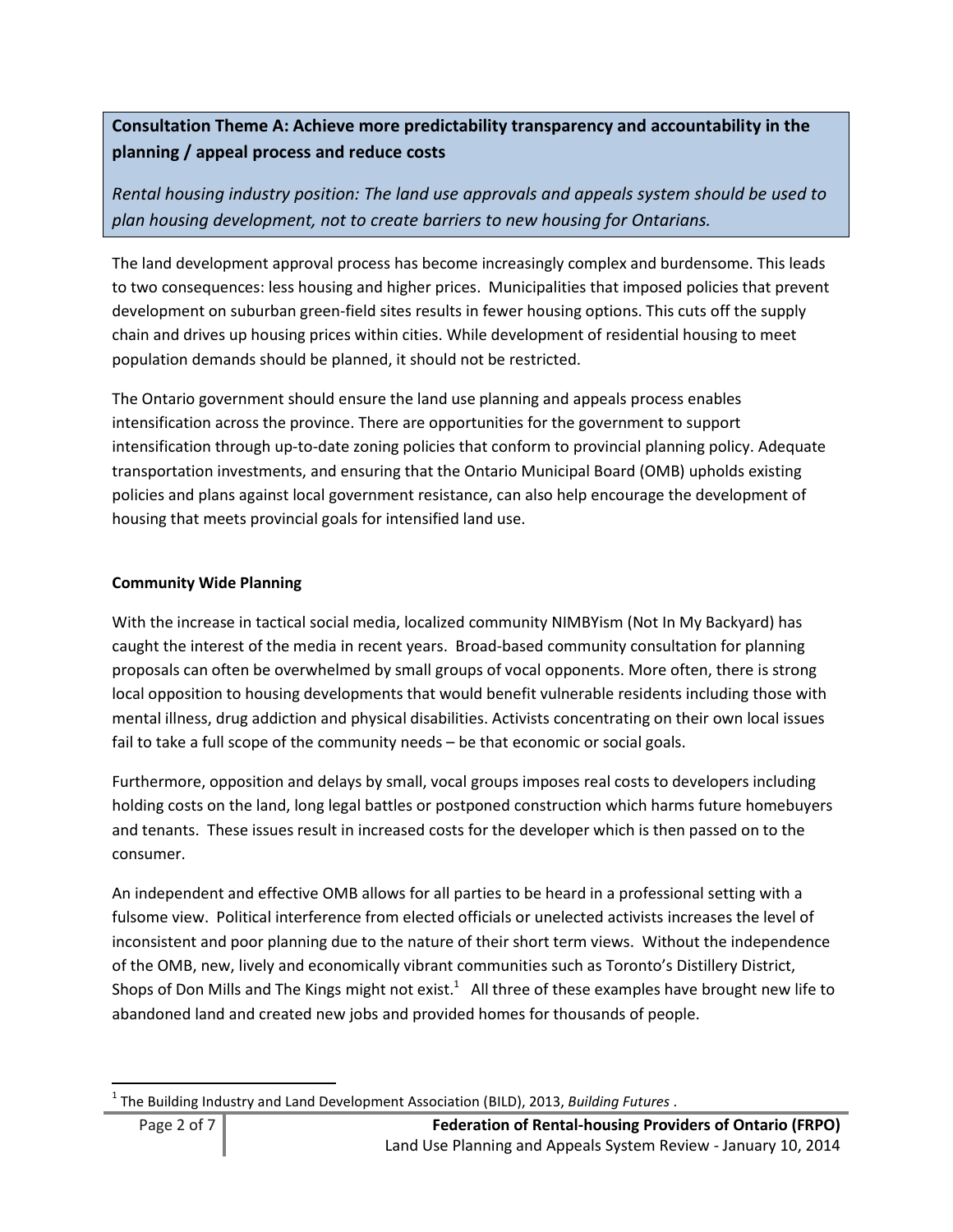**Consultation Theme B: Municipal leadership in resolving issues and making local land use planning decisions.**

*Rental Housing Industry Position: the broader provincial interest should be considered, and land development in municipalities must be carried out in accordance with provincial growth plans.*

While municipal governments have an important role in the land use planning process, there is substantial risk that local governments fail to adequately consider the broader public interest in development decisions. Appeals from the housing development industry are often necessary due to negative decisions by local governments on proposals for new infill housing projects or supportive and affordable housing projects.

While municipal governments currently have the authority to establish local appeal bodies, these appeal bodies should be restricted to adjudicating minor variance and consent applications.

The generally negative attitudes of local politicians towards intensification and affordable housing, especially when affordable infill projects are proposed near existing residents, creates significant difficulties for our industry to provide housing. Both private and public sector affordable housing providers must be able to enter into a development agreement with the confidence that they will be able to proceed without suffering potential financial loss or costly delays.

#### **Better co-operation between municipal governments, community groups and developers: Rental housing conversion and demolition policies.**

There is considerable misunderstanding regarding the consequences of converting rental units into homeownership and condominium units. The conversion of rental units into ownership units is a natural response to market demands, especially in light of Ontario's long term trend toward a higher percentage of the population choosing homeownership over renting. For the vast majority of tenants who have no affordability problem, conversion of rental to condominium offers greater opportunity for Ontarians to take this next financial step in their lives.

Unfortunately, it is not uncommon for municipal officials to suggest that demolition or conversion of rental housing will result in a loss of rental housing or "affordable" housing for a municipality. The evidence does not support this viewpoint. Municipal government policies that claim to protect existing rental housing do little more than prevent the construction of newer and better rental housing.

To foster better co-operation, municipal governments must develop and support policies that promote and encourage the development of all forms of housing that meet the demands of residents, since a critical determinant of the affordability of housing depends on growth of total housing supply. Rather than allow policies that expropriate property rights to prevent conversions and demolitions of rental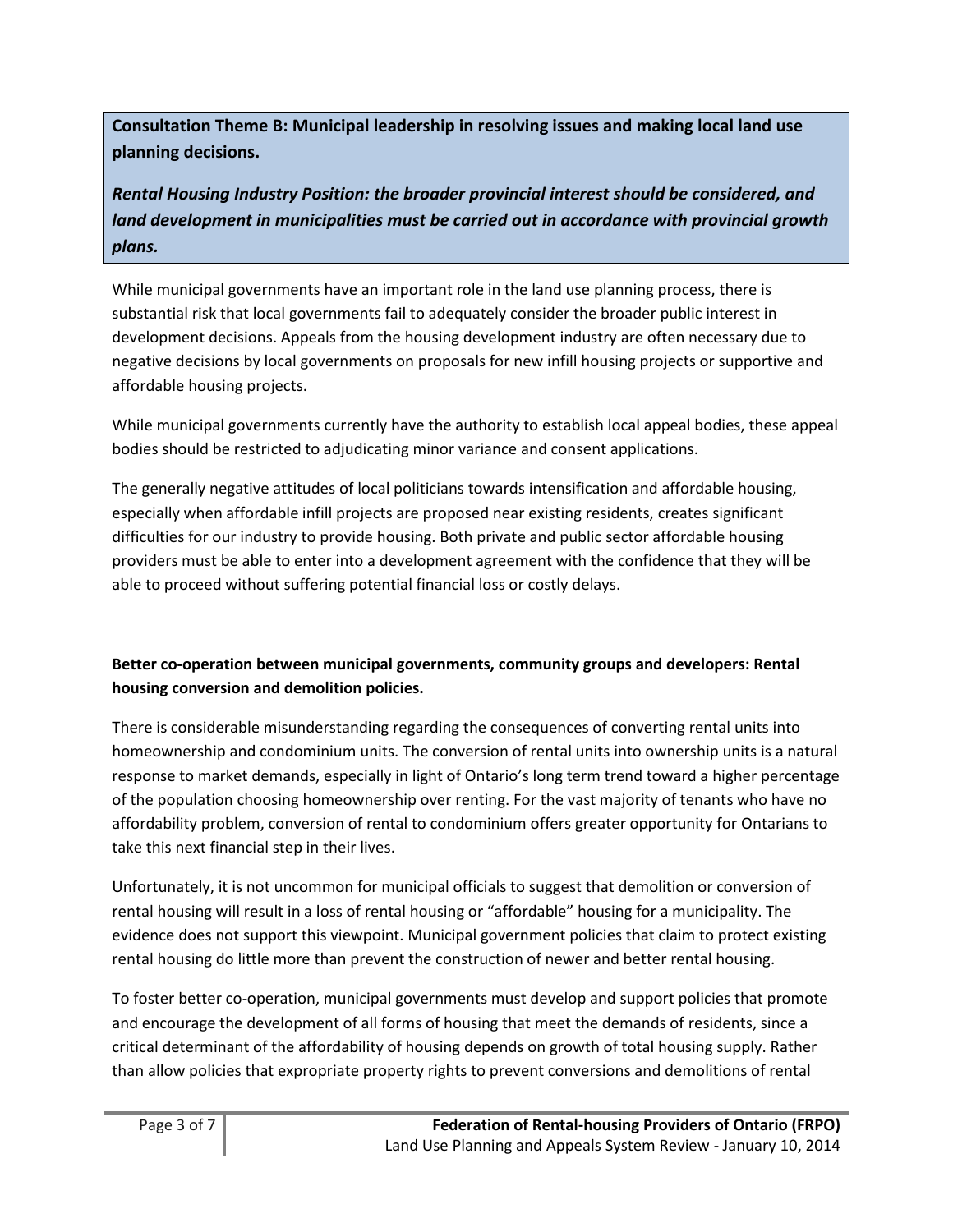housing, there should be policies to promote conversions and demolitions, since a significant portion of detached homes and condominiums become rented to tenants<sup>2</sup>.

#### **Providing the OMB with more resources**

Our members, municipalities and consumers have each indicated that the OMB's backlog of cases has reached a breaking point. It is vitally important to the supply of rental providers that this be resolved. There is simply not enough professionals carrying the case load. FRPO suggests that the Government look into funding tools to give the OMB more resources to fully employ professionals that can execute decisions. Moving the projects through the OMB quicker, developers, complainants and municipalities will all save time and money.

Pre-consultation is an important part of the development process. It ensures that the developers can avoid making costly mistakes by reviewing their goals with municipal officials before jeopardizing capital. It is important to note that most developers already participate in some sort of pre-consultation process. Since the 2007 implementation of Bill 51, which places a greater emphasis on resolving issues at the front-end of the planning process, there are fewer appeals to the OMB due to more collaboration to resolve land-use planning decisions locally.

This improvement in efficiency at the OMB suggests that the new system is working and that with further resources the OMB it will continue to speed up the process allowing developers to continue to build the infrastructure desperately needed to decrease rental prices.

#### **Consultation Theme C: Better engaged citizens in the local planning process.**

*Rental Housing Industry Position: Public Participation and engagement can be vastly improved by provincial government efforts to educate and inform citizens about the planning process, and ensuring that local governments modernize outdated zoning by-laws.*

#### **Municipal Zoning By-laws**

The province must do more to encourage municipalities to update zoning bylaws to reflect the intent of provincial growth policies by pre-zoning and pre-designating lands where intensification meets the vision of the provincial plan. Outdated municipal zoning by-laws result in costly and lengthy applications by the development industry, and often become entangled in confrontational public battles of related land use decisions – even in cases where a proposal meets the objectives of the approved official plan.

l

 $2$  CMHC's December 2013 Rental Housing Report indicated approximately one-quarter of GTA condominium units are being utilised by tenants as rental housing units.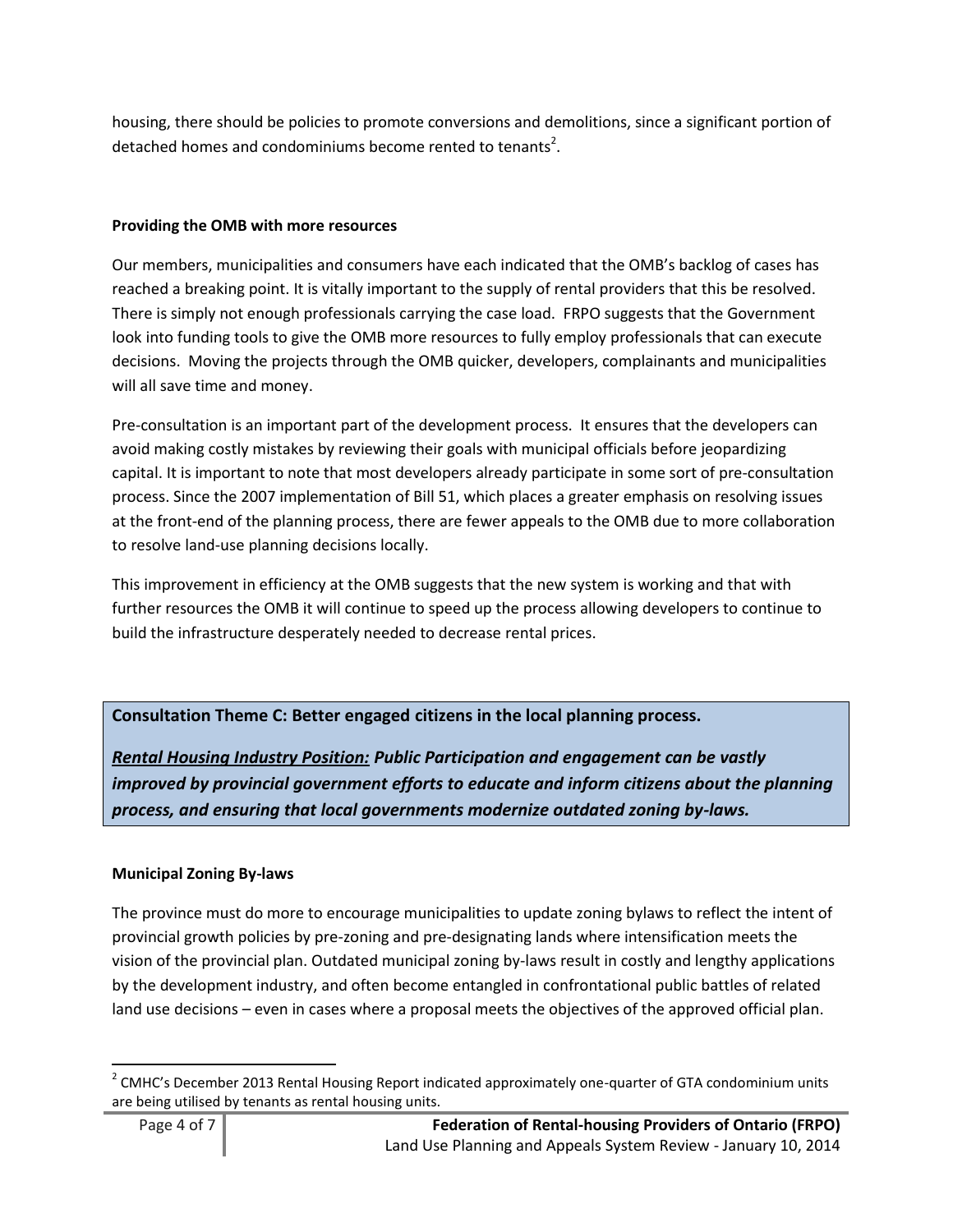#### **Education**

A concern of the development industry is that the general public does not understand the complexity of the land use planning process. It is vital to understand that integrating new housing into existing communities leads to the stability and ultimately the upward socio-economic mobility of lower-income households. FRPO suggests that the province and the residential construction industry to work together to educate the public on the merits of integrating housing projects within the existing urban fabric.

Beyond fiscal and regulatory tools, the development industry requires the support of the provincial government over the long term to fundamentally change public attitudes towards land development and housing construction. A public education effort must be made by all stakeholders in an attempt to reduce NIMBYism and the undeserved negative image of housing projects. Without a public education campaign, poverty reduction policies that will benefit from the development of more housing will inevitably fail. If housing projects are to be integrated into mixed income communities within the existing urban fabric, our industry must have increased public support for affordable housing projects where appropriate.

#### **Modernization of the process**

Better engagement of citizens can be achieved by modernizing the consultation process and digitizing all documents and forms that are currently only available in hardcopy paper format. By moving to an electronic format amendments, approvals and challenges would be easier to process. Forcing people to use burdensome hard copies result in frustration and confusion.

In an ongoing effort to streamline the building process, it's important to eliminate duplicate forms within the zoning, Provincial Planning System and Official Plans. Saving developers and the public important time and resources will ultimately better serve the system.

**Theme D: Protect long-term public interests, particularly through better alignment of landuse planning and infrastructure decision, and support for job creation and economic growth.** 

*Rental Housing Industry Position: The land use planning system must consider the positive relationship between intensification and transportation policies to reduce traffic congestion and commute times.*

It is important that the government continue to support developers as they play a significant role in the economy. New development not only helps to keep rental properties affordable, but it also promotes jobs and the economy via commercial properties.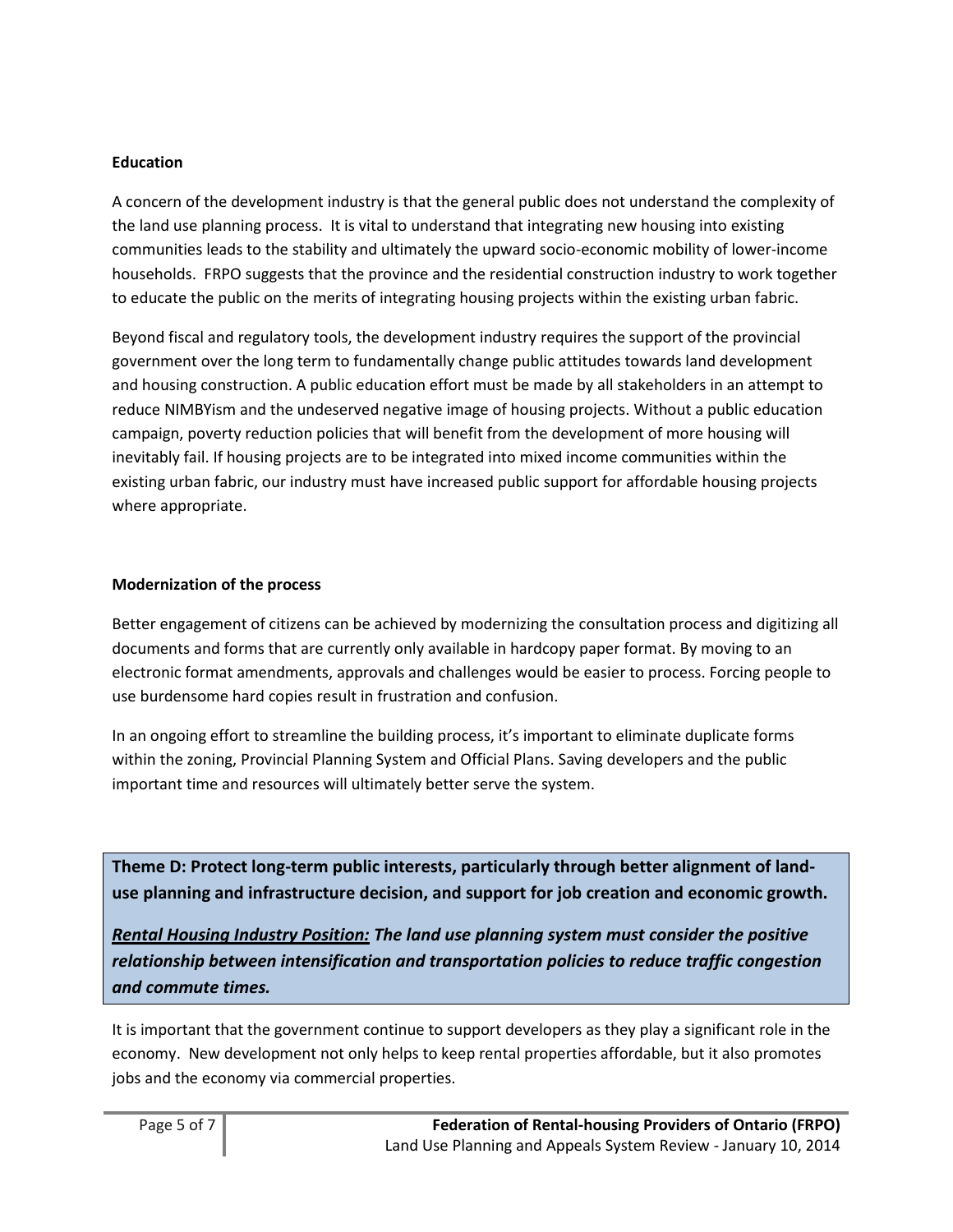Despite higher density living results in a much smaller environmental footprint, it continues to be a major challenge to build more densely in Ontario. Local opposition to higher density housing in urban areas is getting stronger every year. The provincial government needs to design a land use planning system that makes it clear to municipalities that high density development will be allowed and encouraged in urban areas.

Job creating commercial zoning uses must be protected, and also must be supported by residential and mixed uses to ensure successful employment growth. The notion of promoting 'live-work' lifestyles through planning is only successful when considerations are made for transit commuting and essential services and residential zoning. This will ensure successful employment lands, reduced commute times and better quality of life for all. In short, the province can support complete communities by enforcing current planning policies.

In large Ontario cities such as Toronto and Ottawa, two thirds of centrally located high rise apartment units are located within 1km of a rapid transit station, compared to just between 7% and 18% of detached housing in the inner suburbs<sup>3</sup>. Households in centrally located high rise apartment units own only between 1.1 and 1.3 vehicles per household, compared to overall average per household vehicle ownership of 1.9 and 1.7 for those two cities respectively.

Data from other sources reinforce these findings. Condominium and townhouse residents average 5.6 vehicle trips per day and apartment dwellers 6.3 trips per day, compared with the 10 trips per day averaged by residents of low-density communities $^4$ .

Continuing to encourage municipalities follow the intensification and transportation policies set out by the province will ensure that Ontarians enjoy a better quality of life.

#### **Review of the Development Charges Act**

## *Rental Housing Industry Position: The development charges system must be fair, accountable and transparent*

Keeping a balance toward fair and predictable development charges across the province will help investors build new supply for the rental market – helping to keep new housing affordable. There must also be greater accountability and transparency by municipal governments so that residents of new housing developments understand that up to one quarter of the cost of their new home is to pay for the infrastructure used by the broader community.

Recently, new transit strategies have suggested that developers should have to pay for transit into Toronto. Although this proposed tax would not affect existing properties, it would deliver a decisive blow to new investors and new residents. Recent data from the Ontario Home Builders' Association

l

 $^3$  Statistics Canada, 2001. CanMapR Streetfiles V6.3 and the 2001 Census.

 $^4$  Institute of Traffic Engineers, Trip Generation, 6th ed., vol. 1 (Washington, D.C.: Author, 1997).